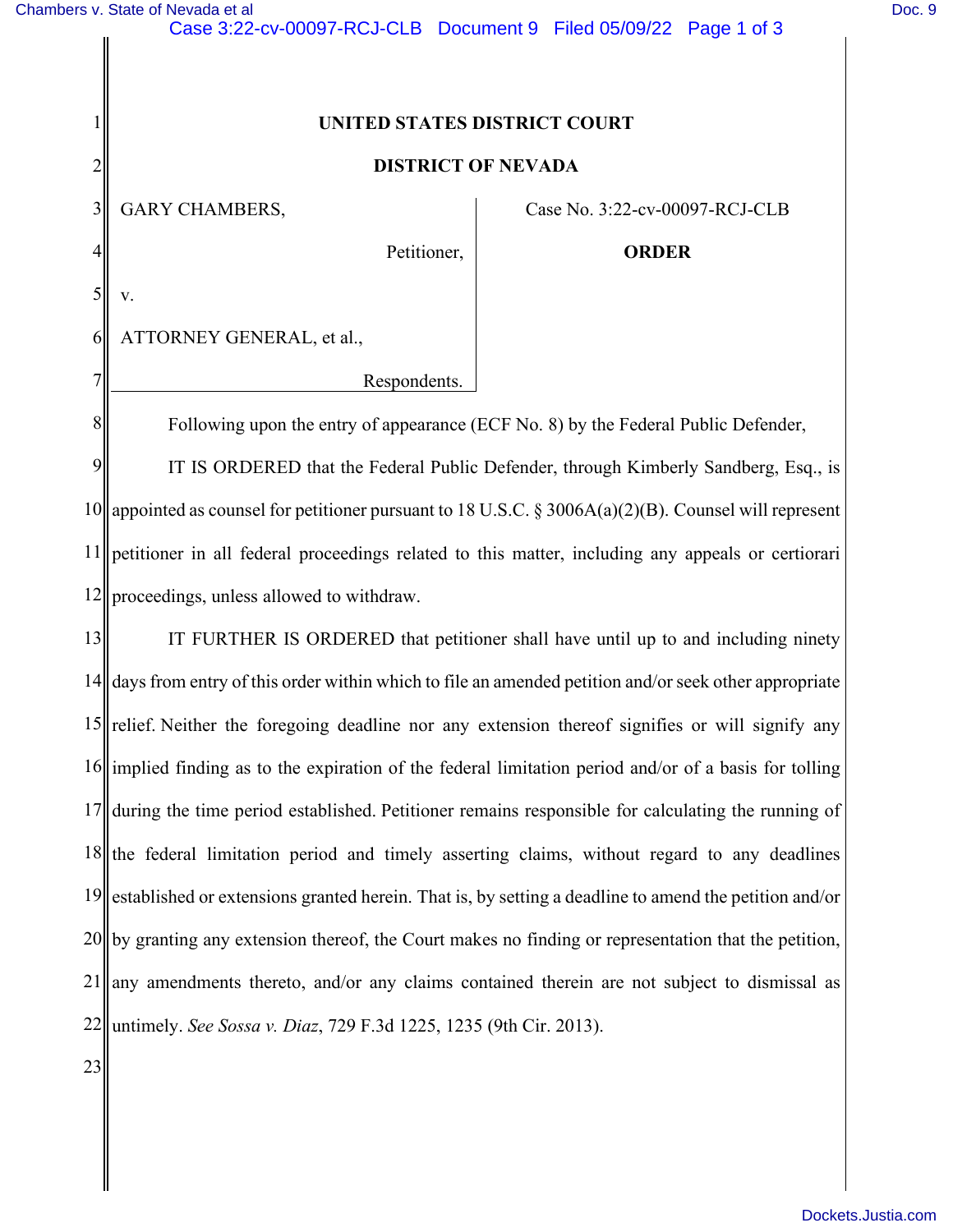1 2 3 4 5 IT FURTHER IS ORDERED that respondents shall file a response to the amended petition, including potentially by motion to dismiss, within sixty (60) days of service of an amended petition and that petitioner may file a reply thereto within thirty (30) days of service of the answer. The response and reply time to any motion filed by either party, including a motion filed in lieu of a pleading, shall be governed instead by Local Rule LR 7-2(b).

6 7 8 9 10 11 12 13 14 15 specifically direct their argument to the standard for dismissal under  $\S$  2254(b)(2) set forth in 16 17 18 IT FURTHER IS ORDERED that any procedural defenses raised by respondents to the counseled amended petition shall be raised together in a single consolidated motion to dismiss. In other words, the Court does not wish to address any procedural defenses raised herein either in seriatum fashion in multiple successive motions to dismiss or embedded in the answer. Procedural defenses omitted from such motion to dismiss will be subject to potential waiver. Respondents shall not file a response in this case that consolidates their procedural defenses, if any, with their response on the merits, except pursuant to 28 U.S.C. § 2254(b)(2) as to any unexhausted claims clearly lacking merit. If respondents do seek dismissal of unexhausted claims under § 2254(b)(2): (a) they shall do so within the single motion to dismiss not in the answer; and (b) they shall *Cassett v. Stewart*, 406 F.3d 614, 623-24 (9th Cir. 2005). In short, no procedural defenses, including exhaustion, shall be included with the merits in an answer. All procedural defenses, including exhaustion, instead must be raised by motion to dismiss.

19 20 21 IT FURTHER IS ORDERED that, in any answer filed on the merits, respondents shall specifically cite to and address the applicable state court written decision and state court record materials, if any, regarding each claim within the response as to that claim.

22 23 by either petitioner or respondents shall be filed with a separate index of exhibits identifying the IT FURTHER IS ORDERED that any state court record and related exhibits filed herein